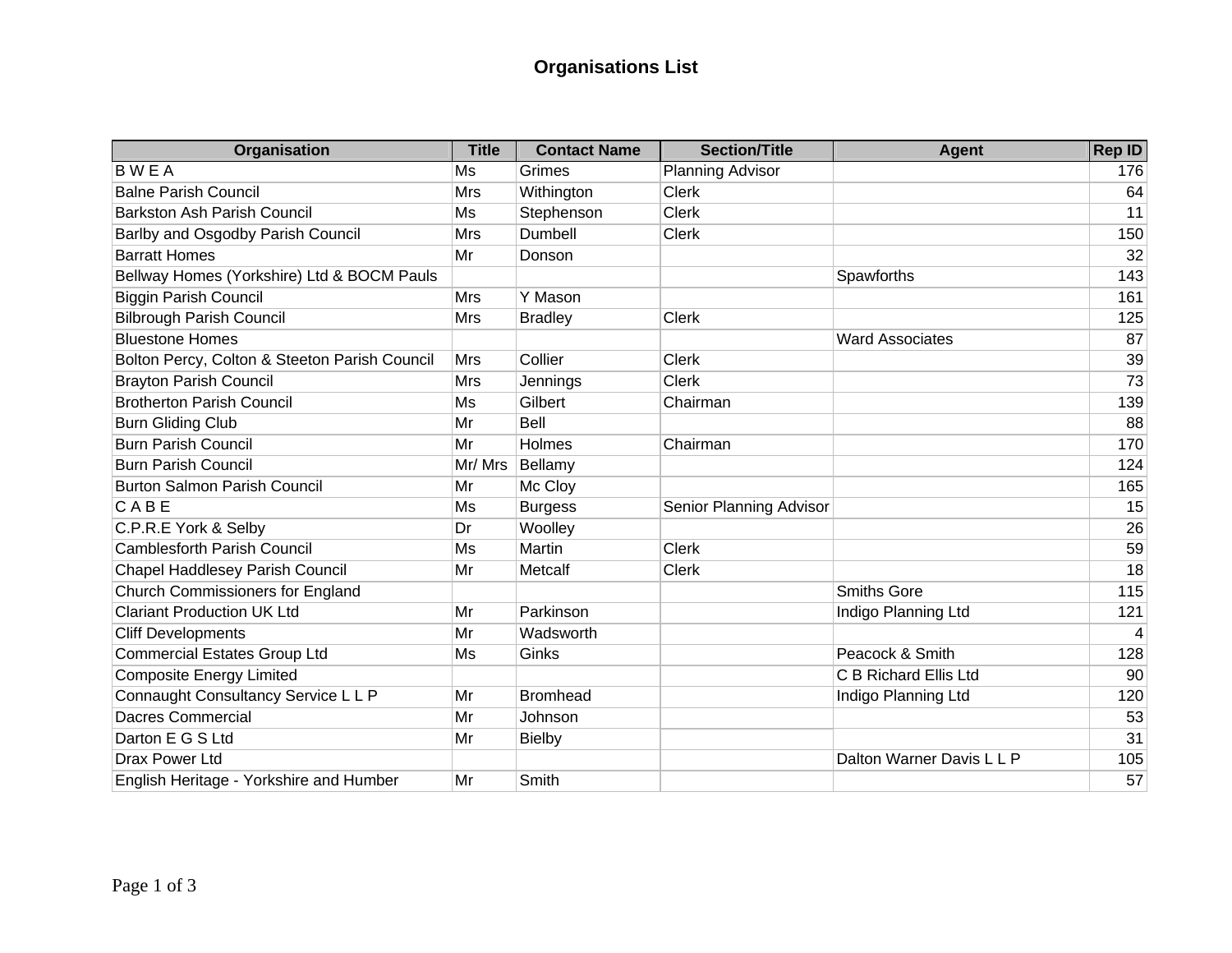## **Organisations List**

| Organisation                               | <b>Title</b> | <b>Contact Name</b> | <b>Section/Title</b>      | <b>Agent</b>                     | <b>Rep ID</b> |
|--------------------------------------------|--------------|---------------------|---------------------------|----------------------------------|---------------|
| <b>Environment Agency</b>                  | Mr           | Ali                 |                           |                                  | 151           |
| Friends Families and Travellers Planning   | Mr           | <b>Staines</b>      |                           |                                  | 45            |
| GOYH                                       | <b>Mrs</b>   | Wiggington          |                           |                                  | 106           |
| <b>Grimston Park Estate</b>                |              |                     |                           | Carter Jonas L L P               | 147           |
| <b>Harworth Estates</b>                    | Mr           | Murray              |                           | Atisreal                         | 146           |
| Hemingbrough Parish Council                | Mr           | Hopper              | <b>Clerk</b>              |                                  | 50            |
| <b>Hensall Parish Council</b>              | <b>Mrs</b>   | Farman              | <b>Clerk</b>              |                                  | 47            |
| <b>Highways Agency</b>                     | Mr           | Jones               | <b>Planning Manager</b>   |                                  | 75            |
| <b>Hillam Parish Council</b>               | Mr           | Walton              | <b>Clerk</b>              |                                  | 63            |
| <b>Hirst Courtney Parish Council</b>       | Mr           | Mc Guigan           | Parish Councillor         |                                  | 109           |
| Hogg Builders (York) Ltd                   | Mr           | Hill                |                           | Nathaniel Lichfield & Partners   | 117           |
| J W P Cleers                               | Mr           | Ingall              |                           |                                  | 13            |
| Jas Bowman & Sons                          |              |                     |                           | <b>Atisreal Ltd</b>              | 144           |
| <b>Kelfield Parish Council</b>             | Mr           | Deans               | <b>Clerk</b>              |                                  | 129           |
| Kellington Parish Council                  | Mr           | Fogden              |                           |                                  | 166           |
| <b>Natural England</b>                     | Mr           | Holm                | Adviser, Government       |                                  | 119           |
| NOMS / HM Prison Service                   |              |                     |                           | <b>Atkins Global</b>             | 43            |
| North Yorkshire County Council (Education) | Mr           | Dixon               | <b>Strategic Planning</b> |                                  | 122           |
| North Yorkshire County Council (Highways)  | Mr           | Parker              | <b>Special Projects</b>   |                                  | 174           |
| North Yorkshire County Council (Planning)  | Mr           | <b>Bunnage</b>      |                           |                                  | 81            |
| P & D P Holland                            | Mr/Mrs       | Holland             |                           |                                  | 38            |
| Queens Staithe Leisure Ltd                 |              |                     |                           | Carter Jonas LLP                 | 86            |
| <b>Redrow Homes and Persimmon Homes</b>    |              |                     |                           | <b>Dacres Commercial</b>         | 82            |
| Rigid Paper Ltd                            | Mr           | Woolley             |                           | <b>Barnes Noble Edwards</b>      | 66            |
| Ryelands Ltd                               | Mr           | Orr                 |                           |                                  | 134           |
| Samuel Smith Old Brewery (Tadcaster)       |              |                     |                           | <b>Cunnane Town Planning LLP</b> | 135           |
| Savills Planning and Regeneration          | Mrs          | Rowland             |                           |                                  | 131           |
| <b>Scott Road Medical Centre</b>           | Dr           | O' Connell          |                           |                                  | 22            |
| Selby Garden Centre                        | Mr           | Ward                |                           | <b>Signet Planning</b>           | 48            |
| Sherburn in Elmet Community Association    | Mr           | Graham              | Chair                     |                                  | 92            |